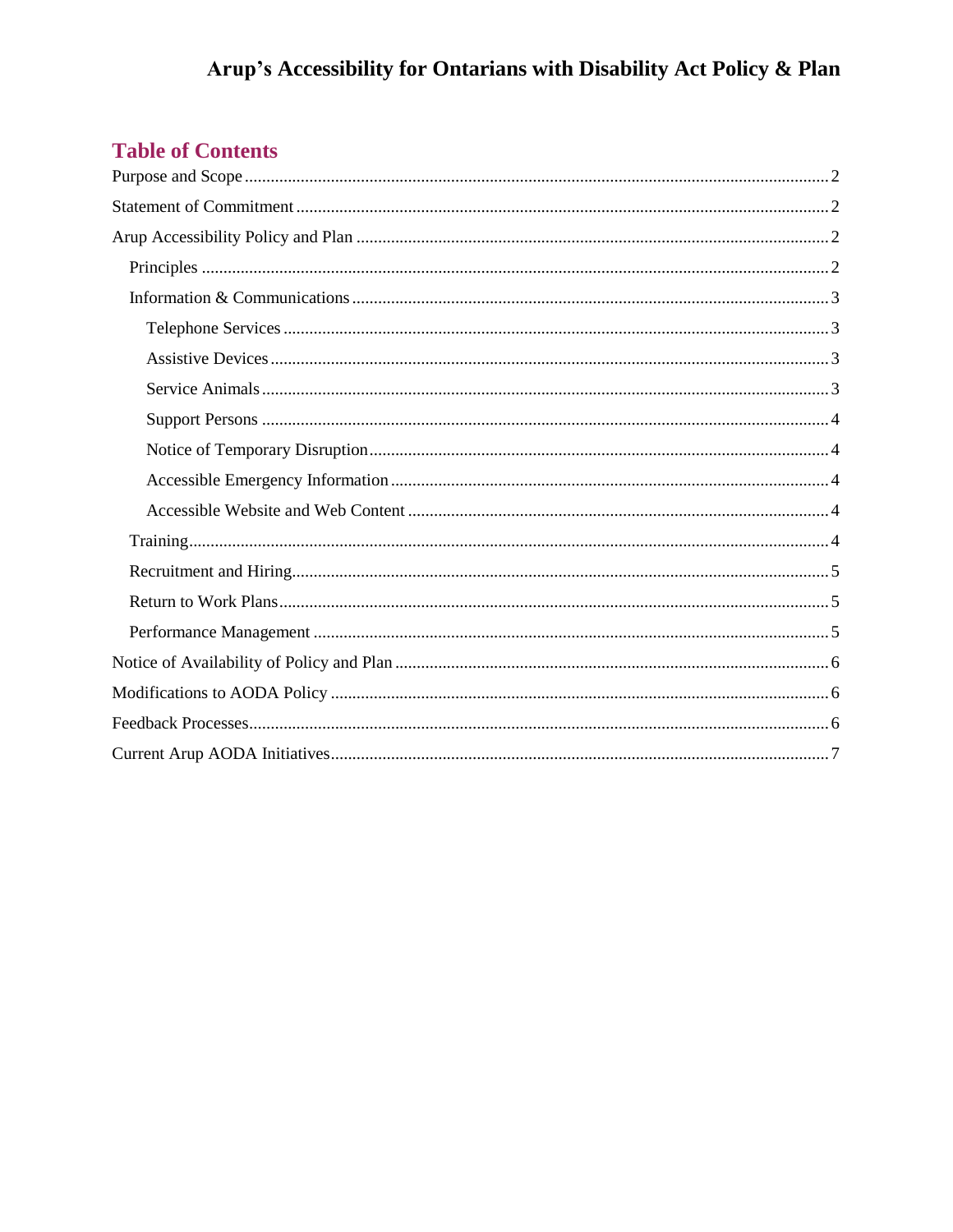## <span id="page-1-0"></span>**Purpose and Scope**

The Accessibility for Ontarians with Disabilities Act ("AODA") requires public and private sector organizations to comply with mandatory standards that remove and prevent barriers to accessibility for people with disabilities. AODA is the law, and the province is enforcing accessibility standards.

This Accessibility Policy and Plan applies to all employees, contractors/sub-contractors and third parties conducting work on behalf of Arup.

It is Arup's objective to create and provide an environment of mutual respect in which all persons who access our facilities, goods and services can do so irrespective of any disability they may have.

This policy and plan is created in accordance with the AODA and outlines the policies and actions that Arup is undertaking to improve opportunities for people with disabilities, and incorporates the firm's Diversity and Inclusion program.

## <span id="page-1-1"></span>**Statement of Commitment**

Arup is committed to ensuring equal access and participation for people with disabilities. Arup is committed to treating all people in a way that allows them to maintain their dignity and independence. The Firm believes in integration and equal opportunity for all. Arup is committed to meeting the needs of people with disabilities in a timely manner, and we will do so by preventing and removing barriers to accessibility and meeting our accessibility requirements under the *Accessibility for Ontarians with Disabilities Act, 2005* and its Regulations.

## <span id="page-1-2"></span>**Arup Accessibility Policy and Plan**

These standards are developed to break down barriers and increase accessibility for persons with disabilities. This Accessibility Policy and Multi-Year Accessibility Plan (the "Policy and Plan") outlines Arup's commitment to improve opportunities for people with disabilities. As part of the Firm's commitment to meeting its obligations under the AODA, Arup has developed this Policy and Plan which outlines our strategy and the steps we are taking to prevent and remove barriers and meet our requirements under the AODA. This Policy and Plan will be reviewed and updated at least once every five years, and as is required. Our plan shows how Arup will play its role in making Ontario an accessible province for all Ontarians.

## <span id="page-1-3"></span>**Principles**

Arup policies and practices are consistent with the following principles:

**Dignity & Independence** - Arup's services are provided to persons with disabilities in a manner that respects their independence. Services and/or accommodations will be provided in a manner that respects the individual's dignity and encourages open dialogue.

**Equal Opportunit**y – Persons with disabilities are given an opportunity equal to that of others to obtain, use or benefit from Arup's services.

**Integration** - Those with a disability are entitled to benefit from our services in the same place and in the same manner as those without a disability.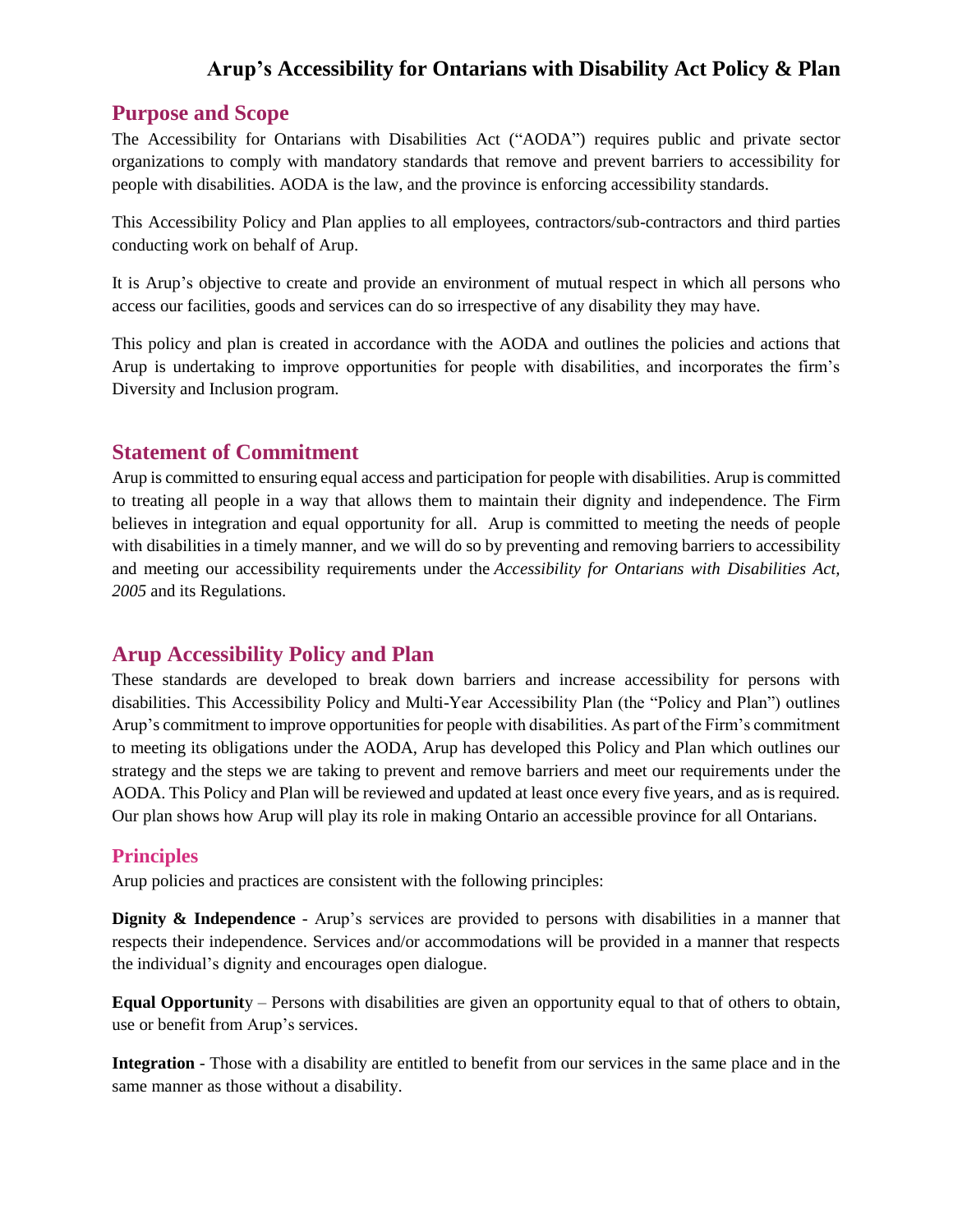#### <span id="page-2-0"></span>**Information & Communications**

Arup is committed to meeting the communication needs of people with disabilities. The Firm communicates with people with disabilities in ways that take into account their disability.

- a) Arup communicates with people with disabilities in ways that take into consideration their disabilities and their preferred method of communication;
- b) Persons with disabilities will be offered alternative communication formats that will meet the needs of the customer as promptly as feasible;
- c) Arup trains staff who communicate with customers on how to interact and communicate with people with various types of disabilities;
- d) When asked, Arup provides information about the Firm and its services, including public safety information, in accessible formats or with communication supports; and
- e) Arup strives to ensure access and make reasonable accommodations to those persons with disabilities who require assistive devices, or who are accompanied by a service animal or support person.

#### <span id="page-2-1"></span>**Telephone Services**

The Firm is committed to providing fully accessible telephone services. The Firm will train staff to communicate with customers over the telephone in clear and plain language and to speak clearly and slowly. The Firm also offers to communicate by e-mail or mail if telephone communication is not suitable to the needs of people with disabilities or is not available.

#### <span id="page-2-2"></span>**Assistive Devices**

The Firm is committed to serving people with disabilities who use assistive devices to obtain, use, or benefit from our services and as such we ensure that staff are trained and familiar with various assistive devices that may be used while accessing our services. Where the use of an assistive device cannot be used because of some barrier, attempts will be made to remove the barrier or we will ask the person with the disability how he/she can be accommodated and/or what alternative methods are available to assist the person in accessing our services.

#### <span id="page-2-3"></span>**Service Animals**

Service animals accompanying people with disabilities will be permitted to enter Arup facilities and meeting rooms that are open to the public or other third parties, unless the service animal is otherwise excluded by law.

If it is not readily apparent that the animal is a service animal, Arup may ask the person to provide a letter from a physician or medical professional confirming that the person requires the animal for reasons relating to the disability.

In the rare case where Arup cannot permit a service animal access to a meeting or space, other accommodation may be provided to the person. These can include, but are not limited to, alternate meeting formats, i.e. teleconference; delivery of goods and services at alternate location; or other assistive measures to ensure equality of outcomes.

The Firm will ensure that all staff and others dealing with the public are properly trained on how to interact with people with disabilities who are accompanied by a service animal.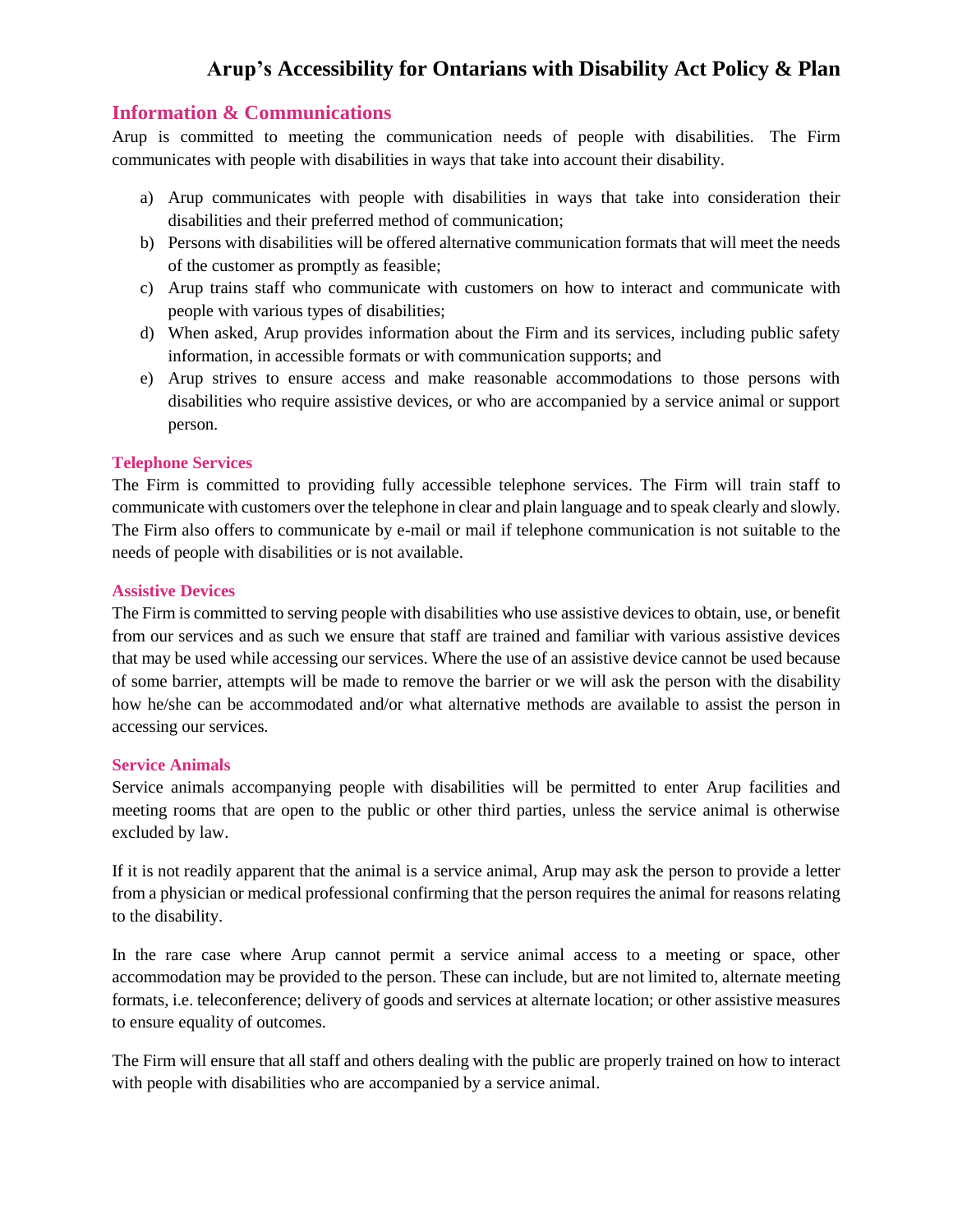#### <span id="page-3-0"></span>**Support Persons**

A person with a disability accompanied by a support person may have that support person accompany him or her on our premises. At no time will a person with a disability who is accompanied by a support person be denied access to his or her support person while on Arup premises. Service fees for support persons accompanying a person with a disability will not be charged by the Firm.

#### <span id="page-3-1"></span>**Notice of Temporary Disruption**

If there is a planned or unexpected disruption to our services or facilities usually used by people with disabilities, Arup notifies individuals of the known disruption in one of the following ways:

- a) Arup will post a notice of the service disruption on premises in the area where the service disruption has occurred;
- b) Arup will notify individuals about the service disruptions by means of a recorded message or other reasonable means based on the circumstances if a written notice is not suitable to the person's communication needs.

The notices above will include information about the reason for the disruption, its anticipated length of time, and a description of alternative facilities or services if available.

#### <span id="page-3-2"></span>**Accessible Emergency Information**

Arup is committed to providing our clients with publicly available emergency information in an accessible way upon request. We also provide employees with disabilities with individualized emergency response information when necessary. The Firm will consult with people with disabilities to determine their information and communication needs.

### <span id="page-3-3"></span>**Accessible Website and Web Content**

Arup will meet internationally-recognized Web Content Accessibility Guidelines (WCAG) 2.0 Level AA website requirements in accordance with Ontario's accessibility laws. In planning to conform to the WCAG 2.0, Level AA by January 1, 2021, we will work with our website team to look at necessary changes to meet compliance. In addition, we will consider accessibility options for all new content or video produced for the website.

## <span id="page-3-4"></span>**Training**

Arup is committed to training employees, volunteers and other staff members on Ontario's accessibility laws and on the aspects of the Ontario *Human Rights Code* that relate to people with disabilities.

Specifically, training is provided to employees and volunteers on accessibility as it relates to their specific roles. Training will be provided to:

- All employees and volunteers (paid and unpaid, full-time, part-time and contract positions)
- Anyone involved in developing the Firm's policies (including managers, senior leaders, directors, board members and owners)
- Anyone who provides goods, services or facilities to customers on the Firm's behalf (such as external contact centres or facilities management companies)

The Firm will continue to provide training to all employees, volunteers and members of the organization on accessible customer service, as well as work-related accessibility training.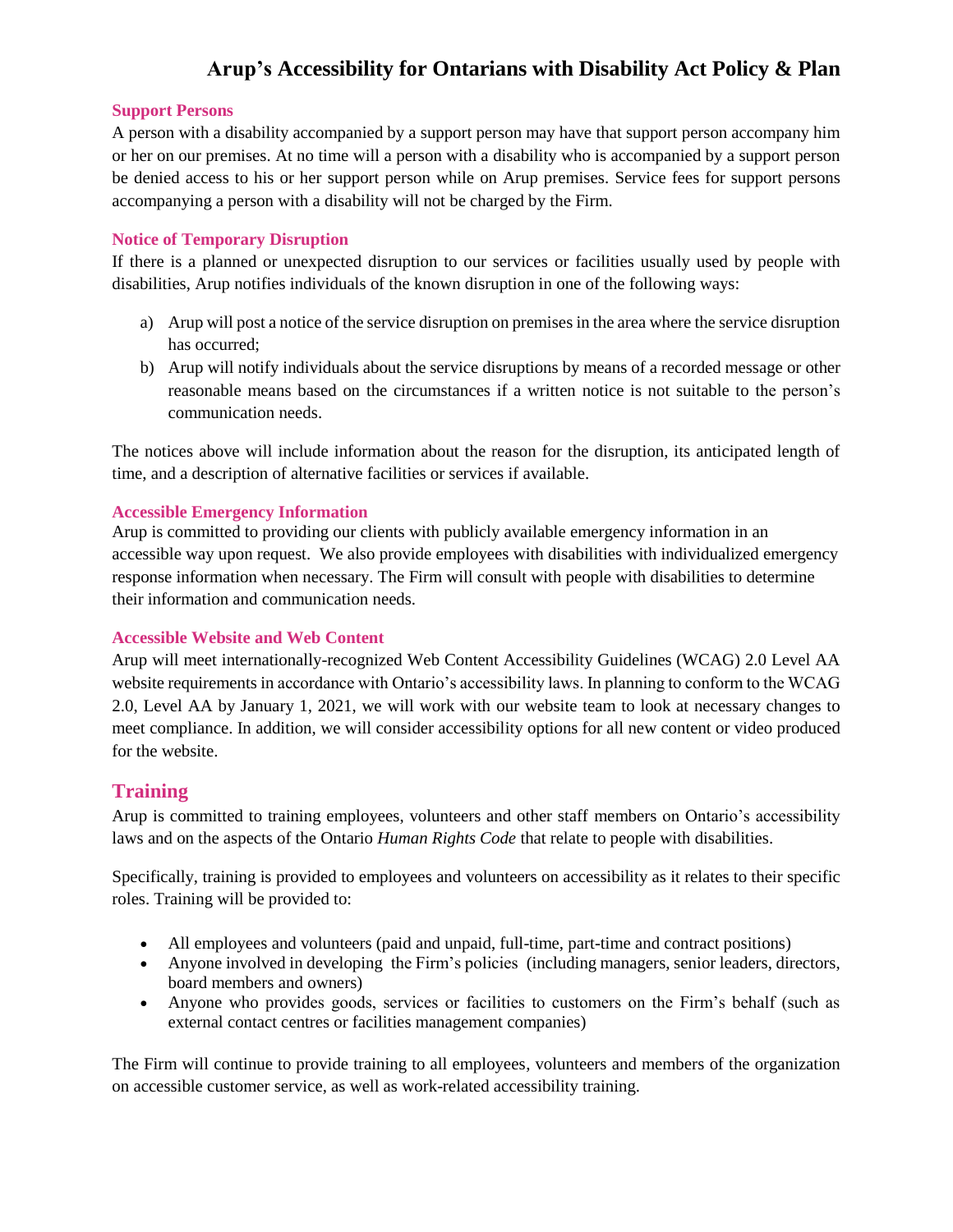New hires are provided with a training link during the orientation period and records will be maintained. Training is also provided to current employees and training records are maintained.

Training includes, but is not limited to, the following:

- The purposes of the AODA and the requirements of accessibility standards
- How to interact and communicate with people with various types of disabilities
- How to use equipment on the Firm's premises or otherwise that may help with the provision of services to people with disabilities
- What to do if a person with a disability is having difficulty accessing the Firm's services
- Arup's policies, practices, and procedures relating to the AODA and its Regulations.

Upon amendments to this Policy and Plan, Arup will provide training on an ongoing basis as the amendments require.

Arup is committed to fair and accessible employment practices. We work directly with the Arup's Human Resources Department to ensure that employment practices conform to the accessibility requirements.

#### <span id="page-4-0"></span>**Recruitment and Hiring**

Arup accommodates people with disabilities during recruitment and assessment processes and when employees are hired. If an applicant requests an accommodation, we will consult with the applicant and provide or arrange for the provision of a suitable accommodation in a manner that takes into account the applicant's accessibility needs. The Firm specifies on job postings that accommodations are available for applicants with disabilities. The Firm also will notify successful applicants when making offers of employment of our policies for accommodating employees with disabilities.

The Firm will continue to notify employees, potential hires, and the public that accommodations can be made during recruitment and in hiring. We will also continue to notify staff that accessible formats and communication supports are available for those with disabilities. Where needed, we will provide customized emergency information to help an employee with a disability during an emergency.

#### <span id="page-4-1"></span>**Return to Work Plans**

Arup works with its Human Resource department to put in place a process for developing individual accommodation plans for employees with disabilities and return-to-work plans for employees who require accommodation in order to return to work from a disability.

### <span id="page-4-2"></span>**Performance Management**

Arup works with its Human Resource department to ensure the accessibility needs of employees with disabilities are taken into account if Arup is using performance management, career development and redeployment processes.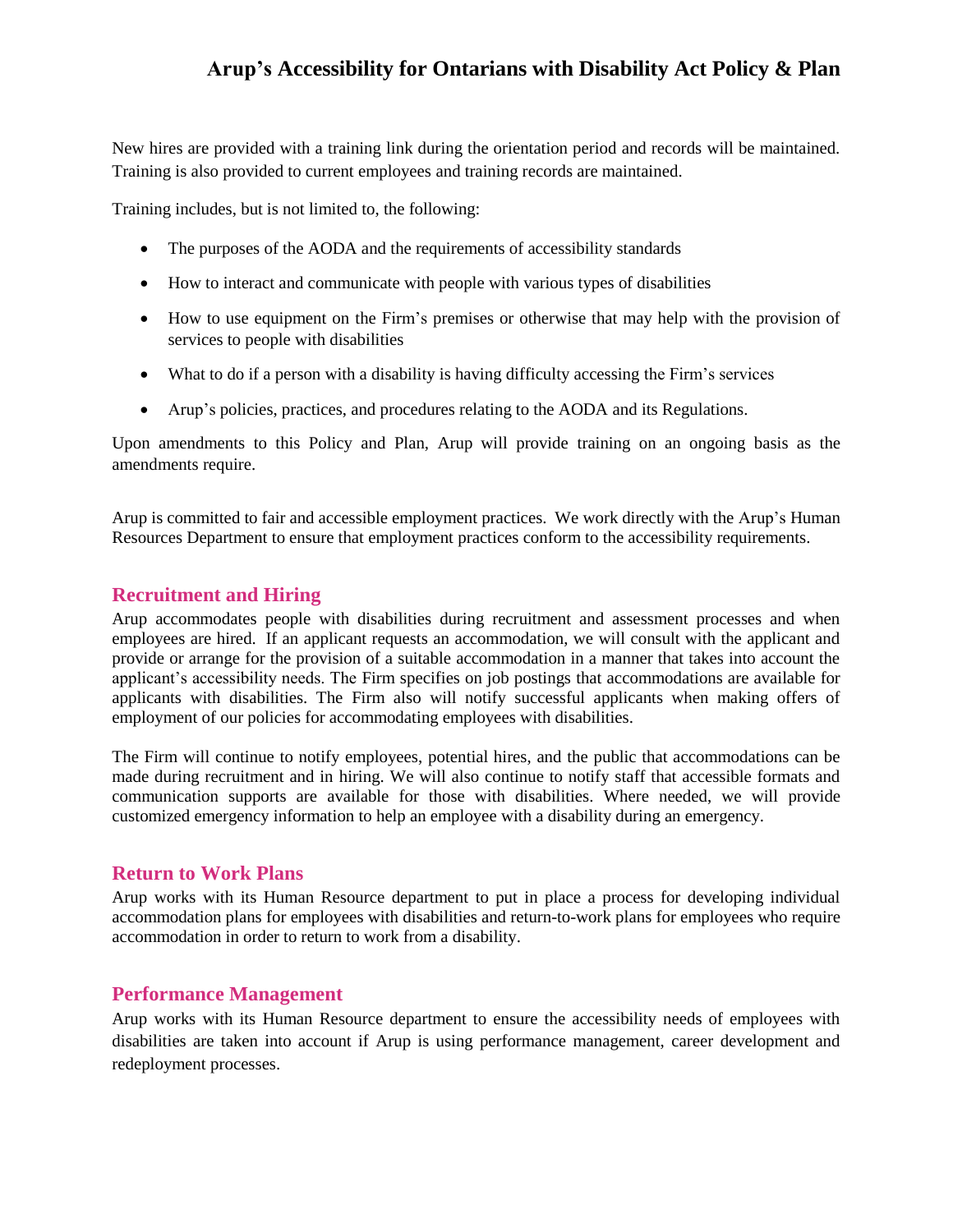### <span id="page-5-0"></span>**Notice of Availability of Policy and Plan**

The Policy and Plan will be posted on Arup's website and is available in accessible formats.

## <span id="page-5-1"></span>**Modifications to AODA Policy**

Arup will continue to develop this Policy and Plan in consultation with people with disabilities. We will review our policies on an ongoing basis to ensure compliance with the AODA. Any policy that does not respect and promote the dignity and independence of persons with disabilities will be modified or removed.

### <span id="page-5-2"></span>**Feedback Processes**

Arup ensures that its process for receiving and responding to feedback is accessible to persons with disabilities by providing, or arranging for the provision of, accessible formats and communication supports upon request. Arup welcomes feedback from employees and the public regarding the way its services are provided to people with disabilities. Clients or others who wish to provide feedback on the way we provide services to persons with disabilities can provide their feedback directly to the individual from whom they received services. Alternatively, you may provide feedback directly by any of these methods:

**By e-mail:** [Arup.aoda@arup.com](mailto:Arup.aoda@arup.com)

#### **By regular mail:**

Attention to Human Resources 2 Bloor Street East, Floor 24, Toronto, ON M4W 1A8

All feedback relating to accessibility of our services will be directed to our Human Resources Department.

We will attempt to respond in the same format as it is received. When feedback is received, every effort will be made to respond within a reasonable timeframe.

Accessible formats of this document are available upon request by e-mailing  $Arup.aoda@aryp.com$ .